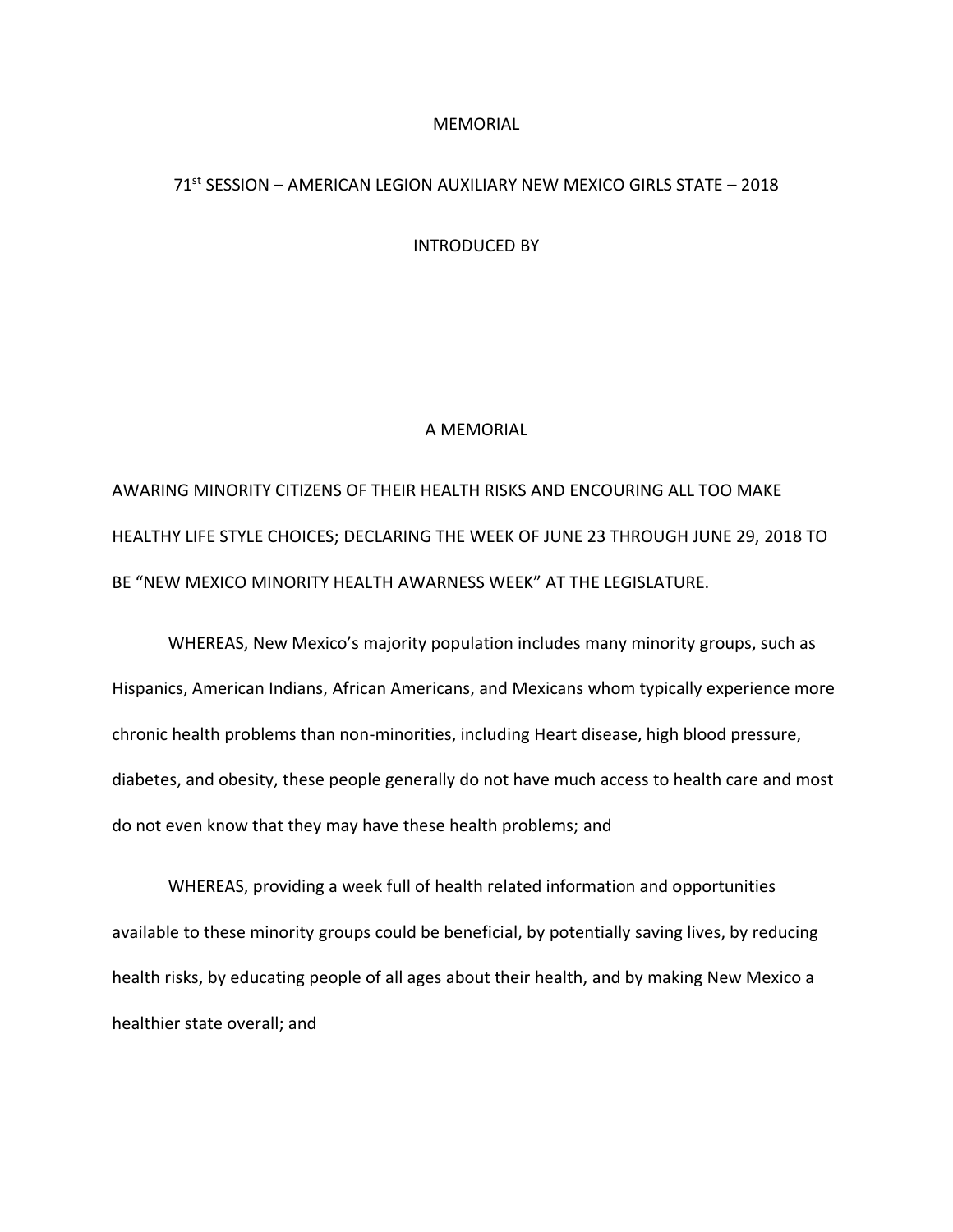WHEREAS, providing these resources may also come with the possibility of setting a good example to other states and possibly to the nation to take better precautions and make more opportunities to better the health of the population, they could do this by following our lead in making the same health resource options available to the people; and

WHEREAS, the health opportunities and information mentioned could be provided by New Mexico's hospitals and other Health related organizations, which could specifically provide opportunities like free or low-cost checkups and vaccinations, and information like pamphlets and health classes that teach about the common diseases and illnesses each minority is likely to get, and that teach about how to take care of oneself and when to get checked by a health care professional, along with those teachings, the classes could also teach people how to inform and take care of other family members and friends if they are concerned about their health; and

NOW, THEREFORE, BE IT RESOLVED BY THE LEGISLATURE OF THE AMERICAN LEGION AUXILIARY NEW MEXICO GIRLS STATE that it call upon the New Mexico Legislature that the week of June 23 through June 29, 2018 be declared "New Mexico Minority Health Awareness Week" at the legislature; and

BE IT FURTHER RESOLVED that it provides opportunities and information in order to aware minority groups in New Mexico about health related problems and their solutions; and

BE IT FURTHER RESOLVED that it encourages all citizens in the state of New Mexico to participate in making healthy life style choices, and potentially encourage people from other states to participate as well; and